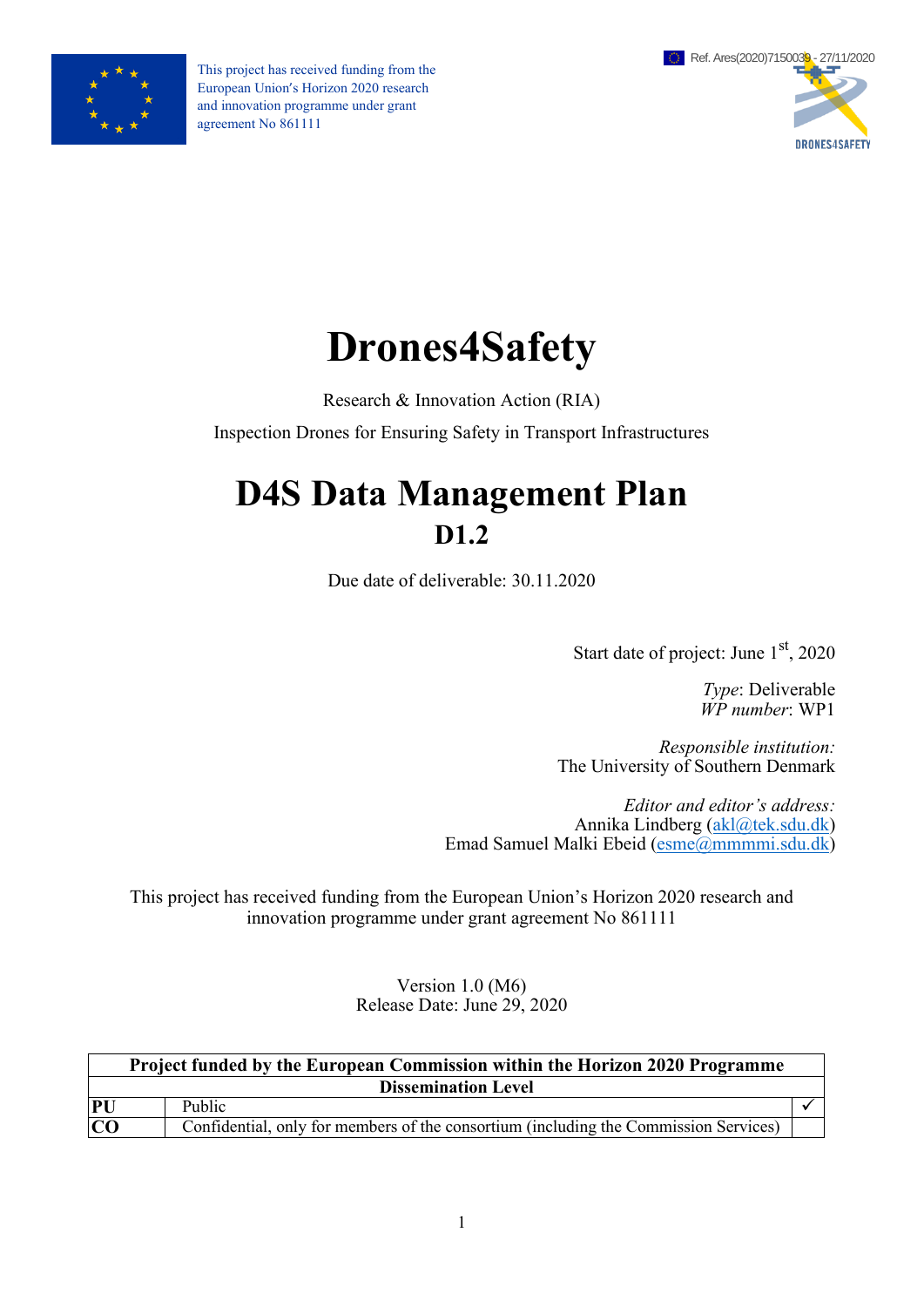# **Change Log**

| Rev. | Date       | Who                | <b>Site</b> | Change                                                                                                                                   |
|------|------------|--------------------|-------------|------------------------------------------------------------------------------------------------------------------------------------------|
|      | 02/10/2020 | Annika<br>Lindberg | <b>SDU</b>  | Created initial version.                                                                                                                 |
|      | 12/11/2020 | Annika<br>Lindberg | <b>SDU</b>  | First version for the internal project review. Materials<br>received from the partners Delair, Aric, SDU IMADA,<br>EUCENTRE, EUROCONTROL |
|      | 20/11/2020 | Annika<br>Lindberg | <b>SDU</b>  | Updates based on the internal review and comments.                                                                                       |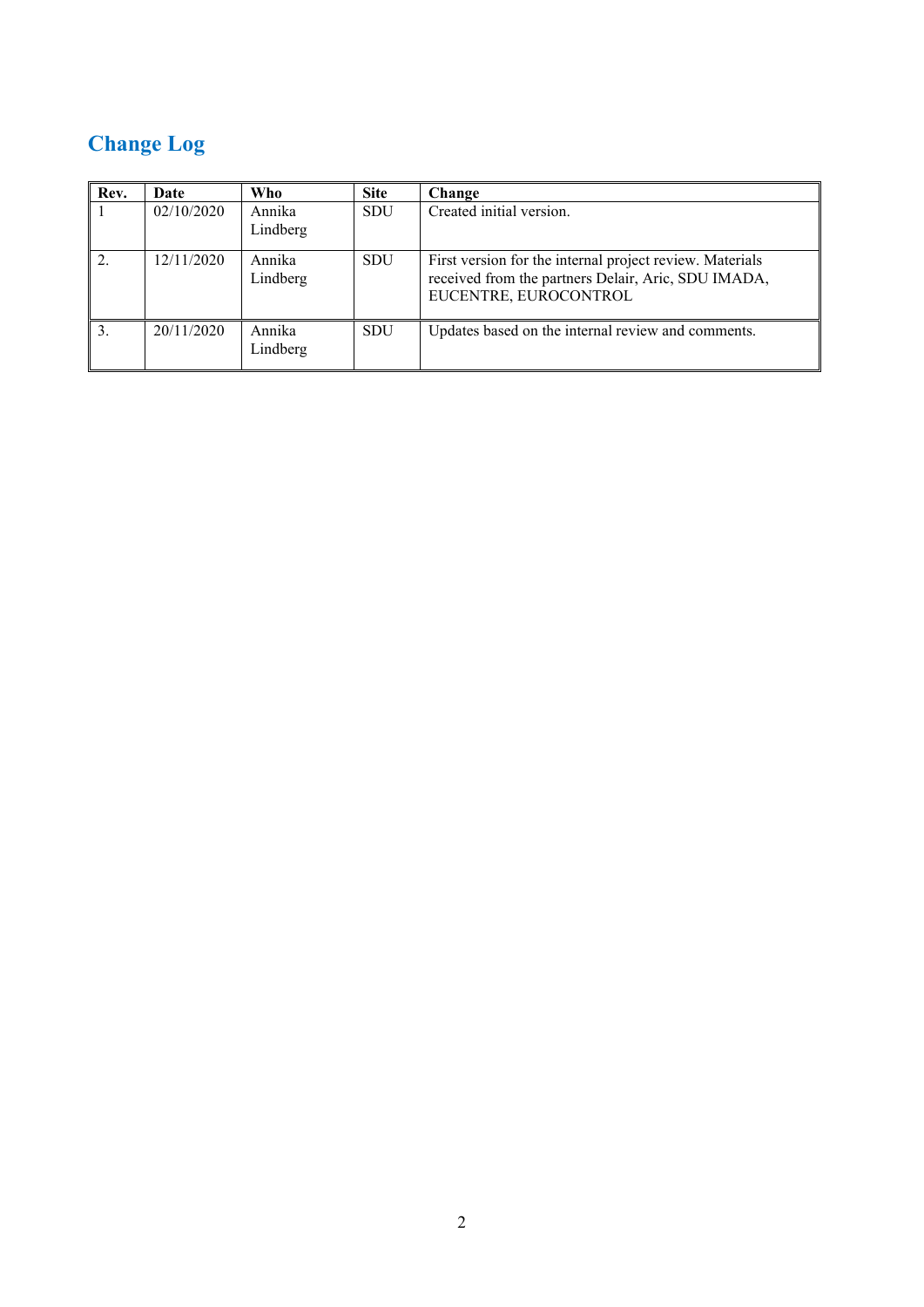### <span id="page-2-0"></span>**1 Executive Summary**

The purpose of the deliverable (D1.2) is to describe the Data Management Plan for the Drones4Safety project. The Data Management Plan (DMP) is a key element for good data management in the project. The DMP describes the project data management life cycle for the data to be collected, processed and/or generated in the project. The plan discusses what kind of data will be collected and processed, which methodology and standards will be applied during data collection and handling, elaborates procedures for sharing and open access to the Drones4Safety data. Furthermore, procedures in relation to the General Data Protection Regulation (GDPR) are defined and how Drones4Safety ensures the protection of the involved companies' data, information and privacy rights.

The Commission is running a flexible pilot under Horizon 2020 called the Open Research Data Pilot (ORD pilot). The ORD pilot aims to improve and maximize access to and re-use of research data generated by Horizon 2020 projects and takes into account the need to balance openness and protection of scientific information, commercialization and Intellectual Property Rights (IPR), privacy concerns, security as well as data management and preservation questions. The diagram1 on the following page describes the principles for the Open data pilot program.

As part of making research data findable, accessible, interoperable and re-usable (FAIR), this DMP includes information on:

- the handling of research data during  $\&$  after the end of the project
- what data will be collected, processed and/or generated
- which methodology  $&$  standards will be applied
- whether data will be shared/made open access and
- how data will be curated  $&$  preserved (including after the end of the project).

The DMP is intended to be a living document in which information can be made available on a finer level of granularity through updates as the implementation of the project progresses and when significant changes occur. As a minimum, the DMP will be checked and updated in the context of the periodic evaluation/assessment of the project and in time for the final review at the latest.

The data management plan has been submitted and will be collaboratively maintained in the [DMP Online tool.](https://dmponline.deic.dk/)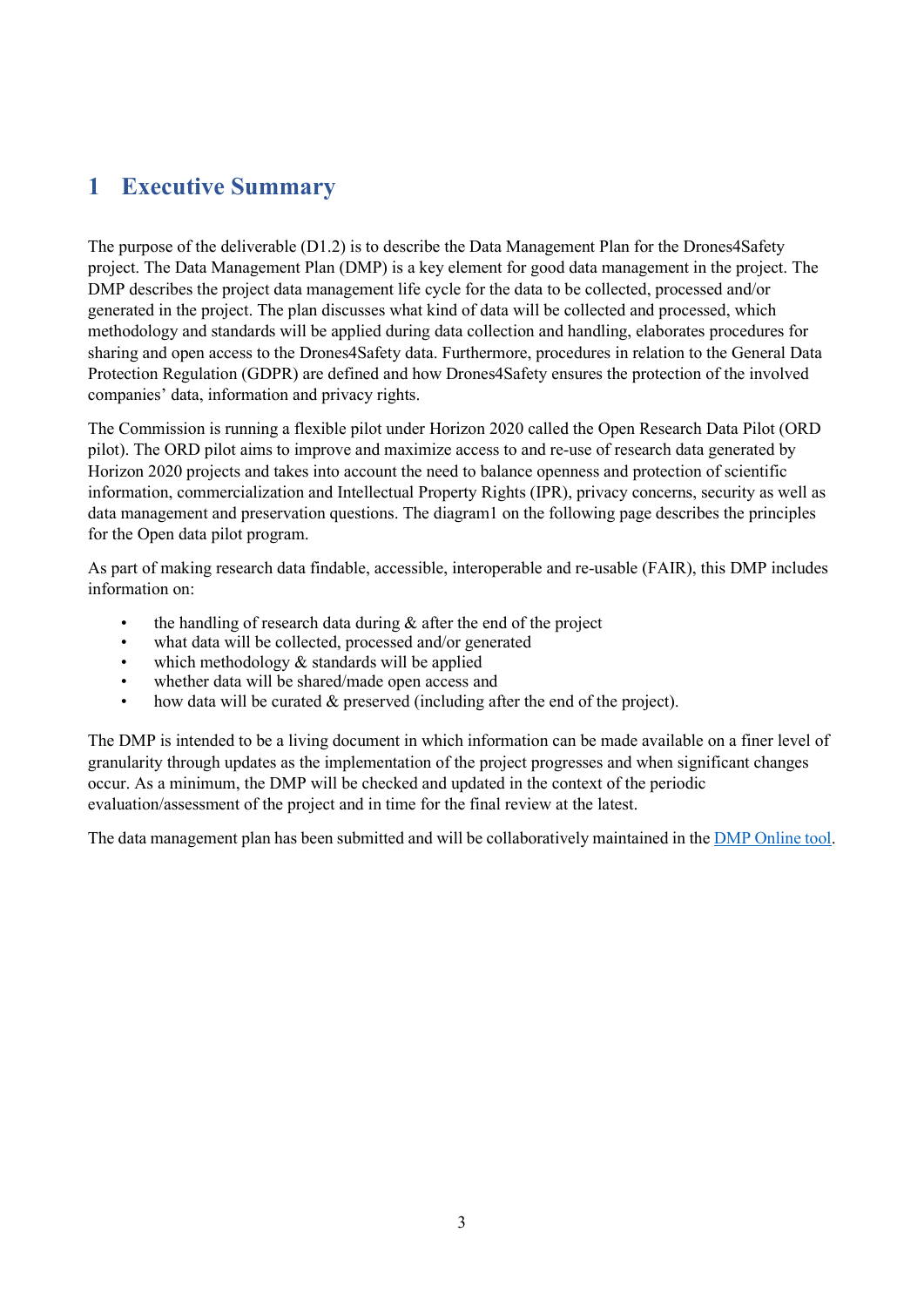

*Diagram 1: Research Data - Open by default (Source*:

*[https://ec.europa.eu/research/press/2016/pdf/opendata-infographic\\_072016.pdf#view=fit&pagemode=none\)](https://ec.europa.eu/research/press/2016/pdf/opendata-infographic_072016.pdf#view=fit&pagemode=none)*

For more information and requirements for data management in Horizon2020 project, see the Horizon 2020 Online Manual, [here.](https://ec.europa.eu/research/participants/docs/h2020-funding-guide/cross-cutting-issues/open-access-data-management/data-management_en.htm)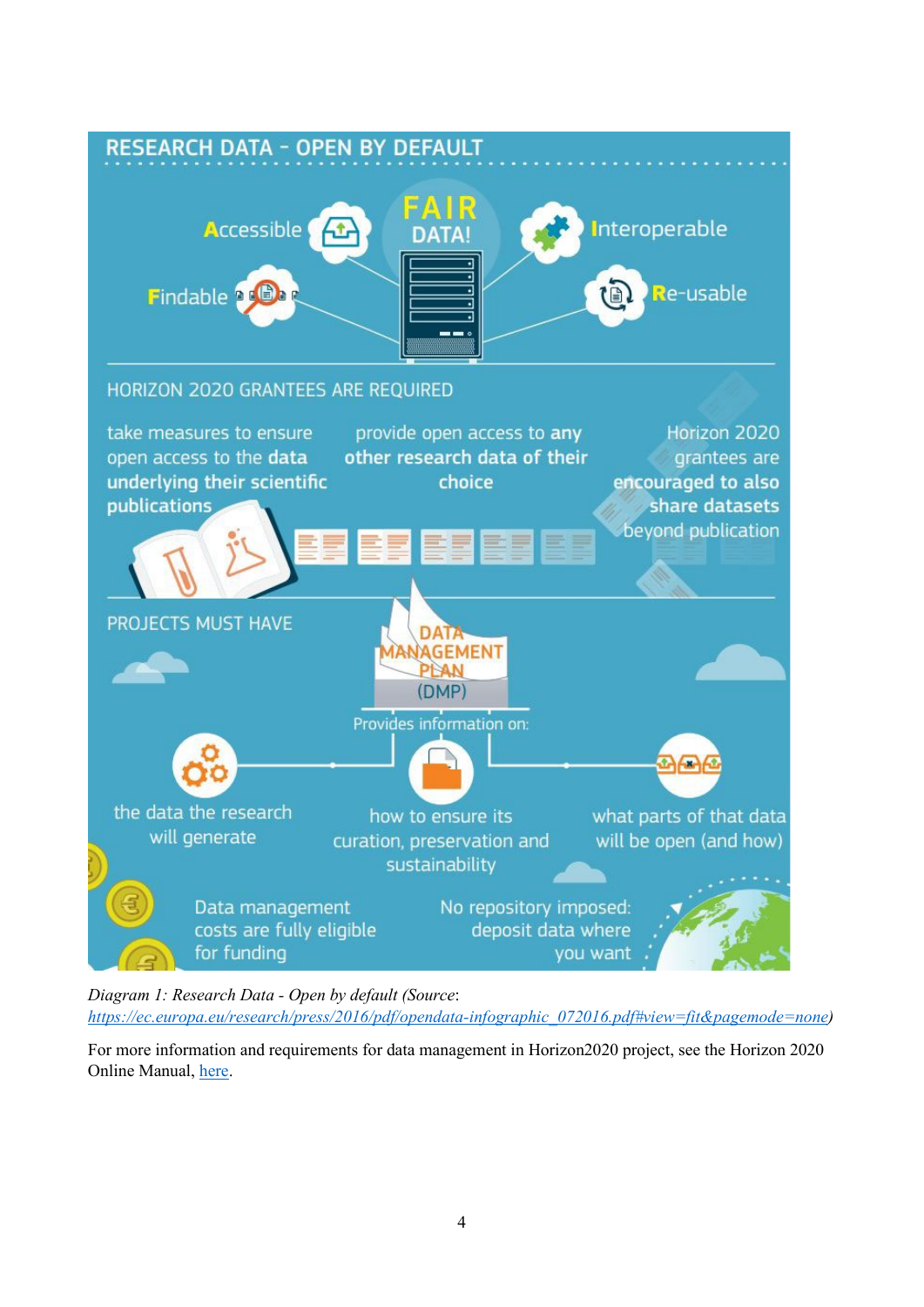# **Contents**

| 1               |     |  |  |  |  |  |
|-----------------|-----|--|--|--|--|--|
| 2               |     |  |  |  |  |  |
| 3 <sup>1</sup>  |     |  |  |  |  |  |
| 4               |     |  |  |  |  |  |
|                 | 4.1 |  |  |  |  |  |
|                 | 4.2 |  |  |  |  |  |
|                 | 4.3 |  |  |  |  |  |
|                 | 4.4 |  |  |  |  |  |
| 5               |     |  |  |  |  |  |
| 6               |     |  |  |  |  |  |
| $7\overline{ }$ |     |  |  |  |  |  |
| 8               |     |  |  |  |  |  |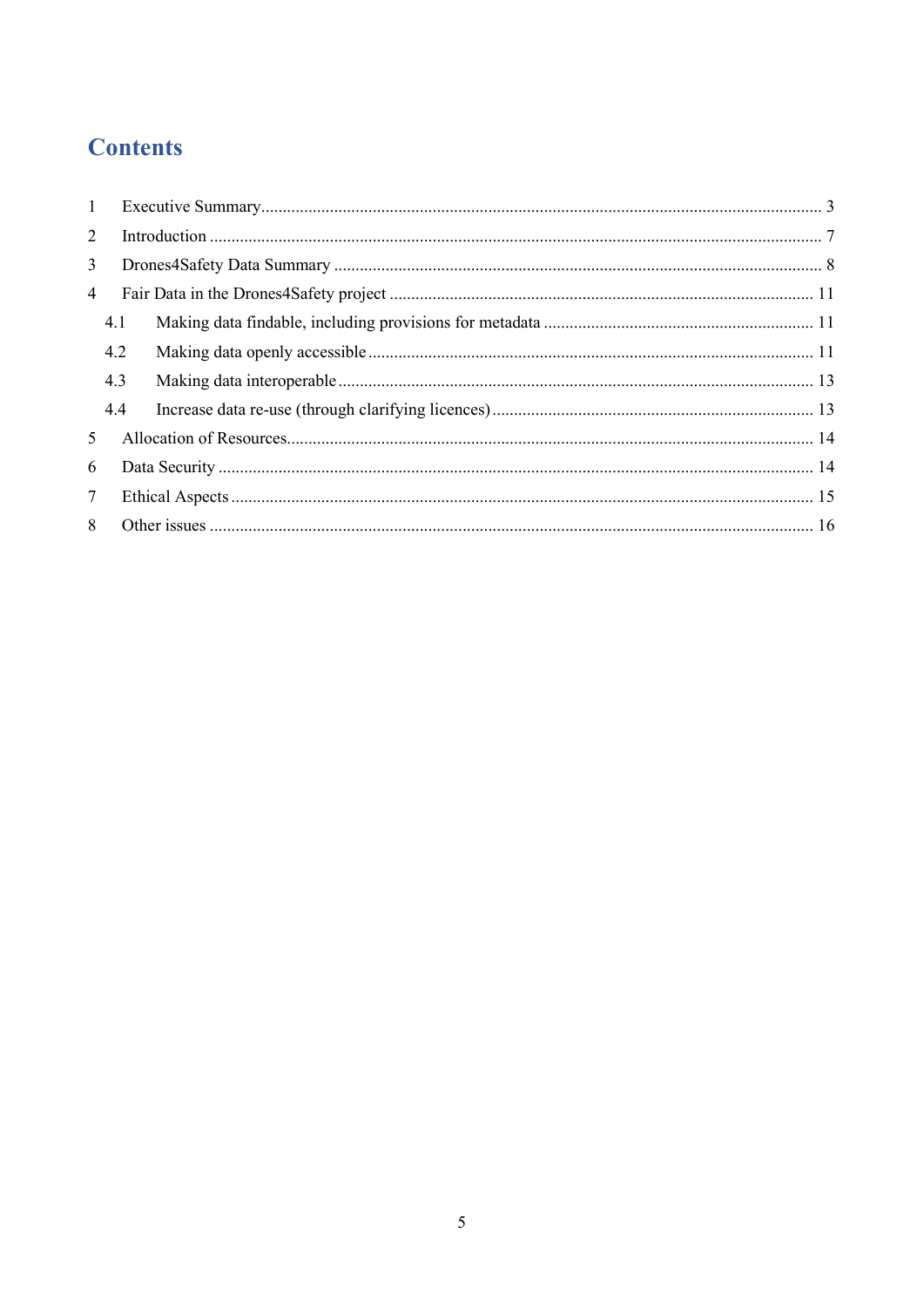# **Acronyms**

| <b>Acronym</b>   | <b>Description</b>                                |
|------------------|---------------------------------------------------|
| <b>DMP</b>       | Data Management Plan                              |
| D <sub>4</sub> S | Drones4Safety                                     |
| EC               | European Commission                               |
| EU               | European Union                                    |
| <b>FAIR</b>      | Findable, accessible, interoperable and re-usable |
| <b>GDPR</b>      | General Data Protection Regulation                |
| <b>ORD</b>       | Open Research Data                                |
| <b>IPR</b>       | <b>Intellectual Property Rights</b>               |
| <b>WP</b>        | Work Package                                      |

Explanations for H2020 terms can be found in the funding and tenders glossary: <https://ec.europa.eu/info/funding-tenders/opportunities/portal/screen/support/glossary>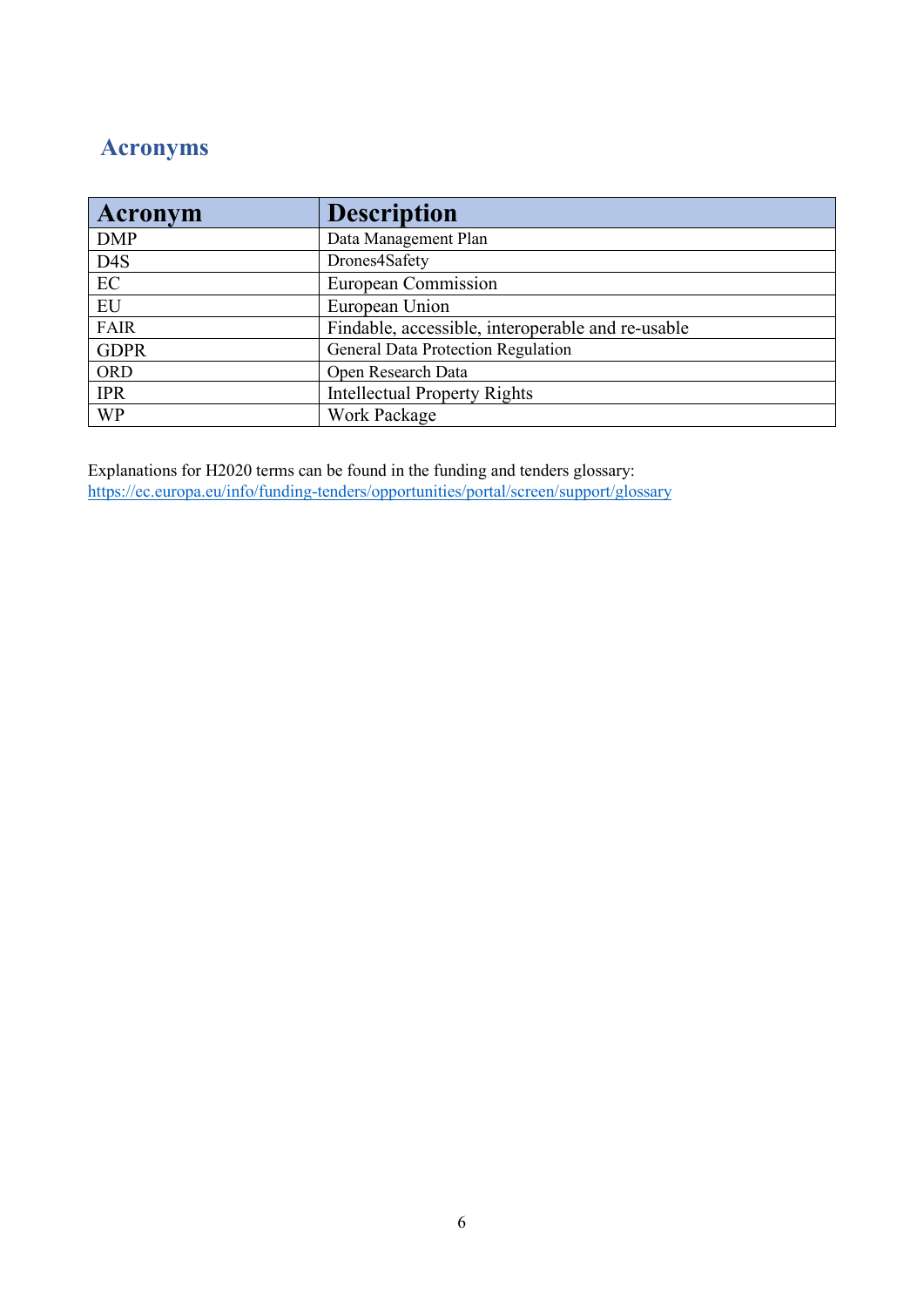### <span id="page-6-0"></span>**2 Introduction**

The overarching aim of the D4S project is to develop a system of autonomous, self-charging, and collaborative drones that can inspect a big portion of transportation infrastructures in a continuous operation. The proposed solution harvests energy from overhead power or rail lines in the proximity of the desired infrastructure to be inspected to operate its drones for a longer time. The project gets information about the applicable transport infrastructure to be inspected from open maps and satellite data and forwards that information to its drones to conduct their autonomous mission. This will be achieved through the following objectives:



*Figure 1: Drones4Safety Objectives*

This D4S Data Management Plan gives an overview of the data and information collected throughout the project and shows the interaction and interrelation of the data collecting activities within and between the work packages. The DMP will also link these activities to the D4E partners and discuss their responsibilities with respect to all aspects of data handling. Furthermore, the D4S DMP will lay out the procedure for data collection, consent procedure, storage, protection, retention and destruction of data, and confirmation that they comply with national and EU legislation. This DMP aims at providing an effective framework to ensure comprehensive collecting and handling of the data used in the project. Thereby and wherever trade secrets of the participating companies and industries are not violated, D4S strives to comply with the open access policy of Horizon 2020.

The DMP is using of the HORIZON 2020 FAIR DATA MANAGEMENT PLAN TEMPLATE and has been written with reference to the Guidelines to FAIR data management in Horizon 2020[1](#page-6-1) and the GDPR (Regulation (EU) 2016/679).

The Horizon 2020 fair data management plan template includes a set of questions that will be answered with a level of detail appropriate to the project. It is not required to provide detailed answers to all the questions in the first version of the DMP that needs to be submitted by month 6 of the project. Rather, the DMP is intended to be a living document in which information can be made available on a finer level of granularity through updates as the implementation of the project progresses and when significant changes occur.

The data management plan has been submitted and will be collaboratively maintained in the [DMP Online](https://dmponline.deic.dk/) tool. The following chapters are subtracted and will be maintained in the DMP online tool.

<span id="page-6-1"></span><sup>1</sup> European Commission, Participant Portal H2020 Online Manual

[https://ec.europa.eu/research/participants/docs/h2020-funding-guide/cross-cutting-issues/open-access-data](https://ec.europa.eu/research/participants/docs/h2020-funding-guide/cross-cutting-issues/open-access-data-management/data-management_en.htm)[management/data-management\\_en.htm](https://ec.europa.eu/research/participants/docs/h2020-funding-guide/cross-cutting-issues/open-access-data-management/data-management_en.htm)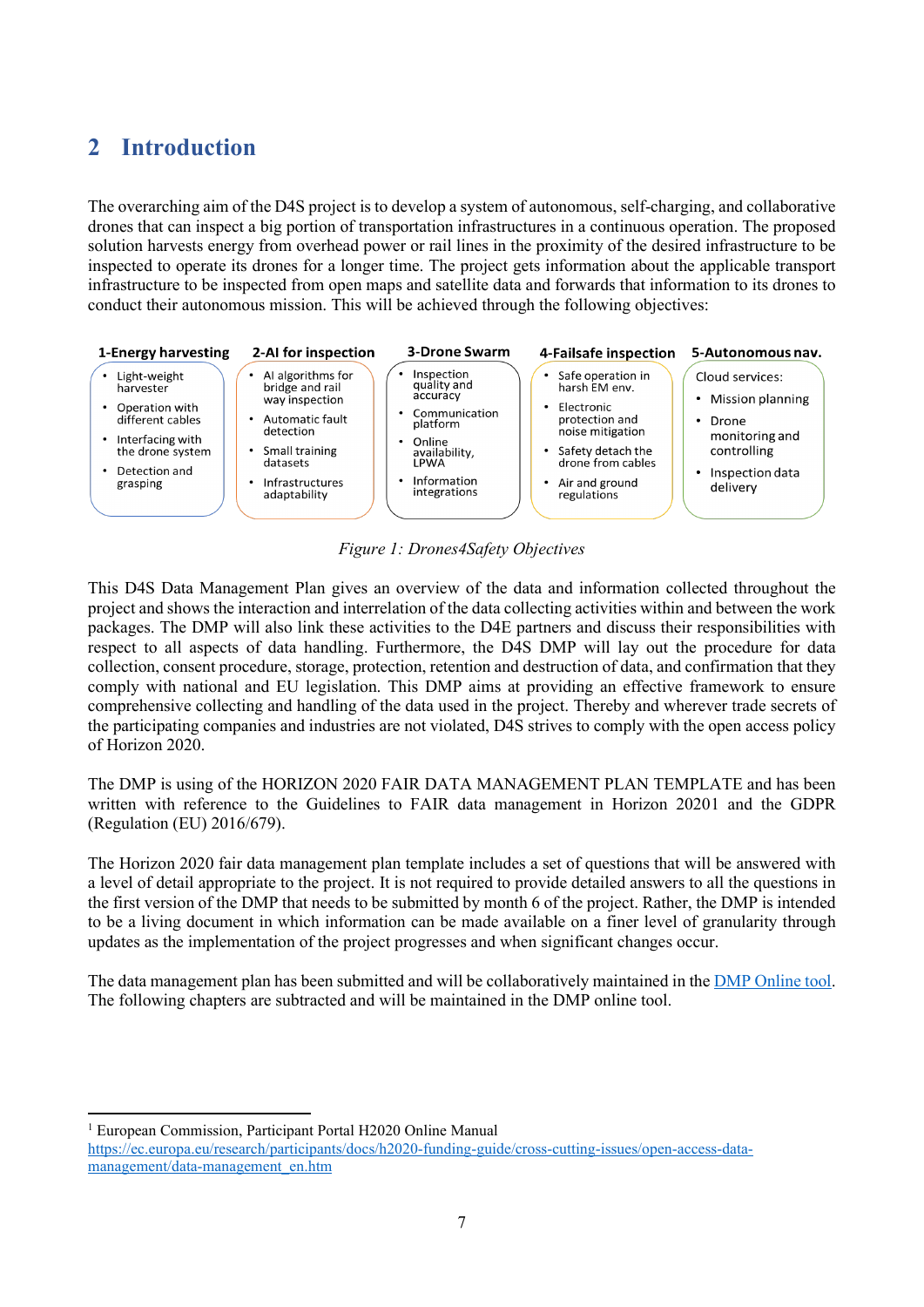### <span id="page-7-0"></span>**3 Drones4Safety Data Summary**

According to the Horizon 2020 fair data management plan guidelines and the DMP online tool, this section will give answer the following questions:

#### **Provide a summary of the data addressing the following issues:**

- **State the purpose of the data collection/generation**
- **Explain the relation to the objectives of the project**
- **Specify the types and formats of data generated/collected**
- **Specify if existing data is being re-used (if any)**
- **Specify the origin of the data**
- **State the expected size of the data (if known)**
- **Outline the data utility: to whom will it be useful**

#### **The main purpose of the data collection is:**

- The research in the Drones4Safety project involves the collection of data from bridges and railways. This data includes data about defects and anomalies for bridges and railway infrastructure based on imagery and sensor data.
- The project also gets information about the applicable transport infrastructure to be inspected from open maps and satellite data and forwards that information to its drones to conduct their autonomous mission.

#### A**dditionally, the Drones4Safety project will in the relation to the dissemination of the project and for promoting the solution generate and collect diverse data outputs, including data on:**

- Stakeholder contacts
- Projected economics and solution feasibility
- Public acceptance
- Validation of innovative tools/solutions for the assessment of the service safety and quality
- Benefit-risk assessments

As the project progresses and initial data is identified and collected, further information on the data collected shall be outlined in the data management plan.

#### **Relation to the objectives of the project:**

• Data collected is fully in scope and in line with the project objectives. The objective of the Drones4Safety project is to increase the safety of the European civil transport system by developing a cooperative, autonomous and continuously operating drone system to inspect accurately railways and bridges. The drones run onboard AI algorithms that are trained to detect faults on the transportation infrastructure (railways/bridges). Once the fault is detected, the drone reports it to the drone operator via its cloud service system that offers inspection services such as inspection mission control, fault detection reports, and swarm fleet management. This will contribute to increase safety and security of the overall civil transport system and to enhance safe and seamless mobility of cargo and passengers.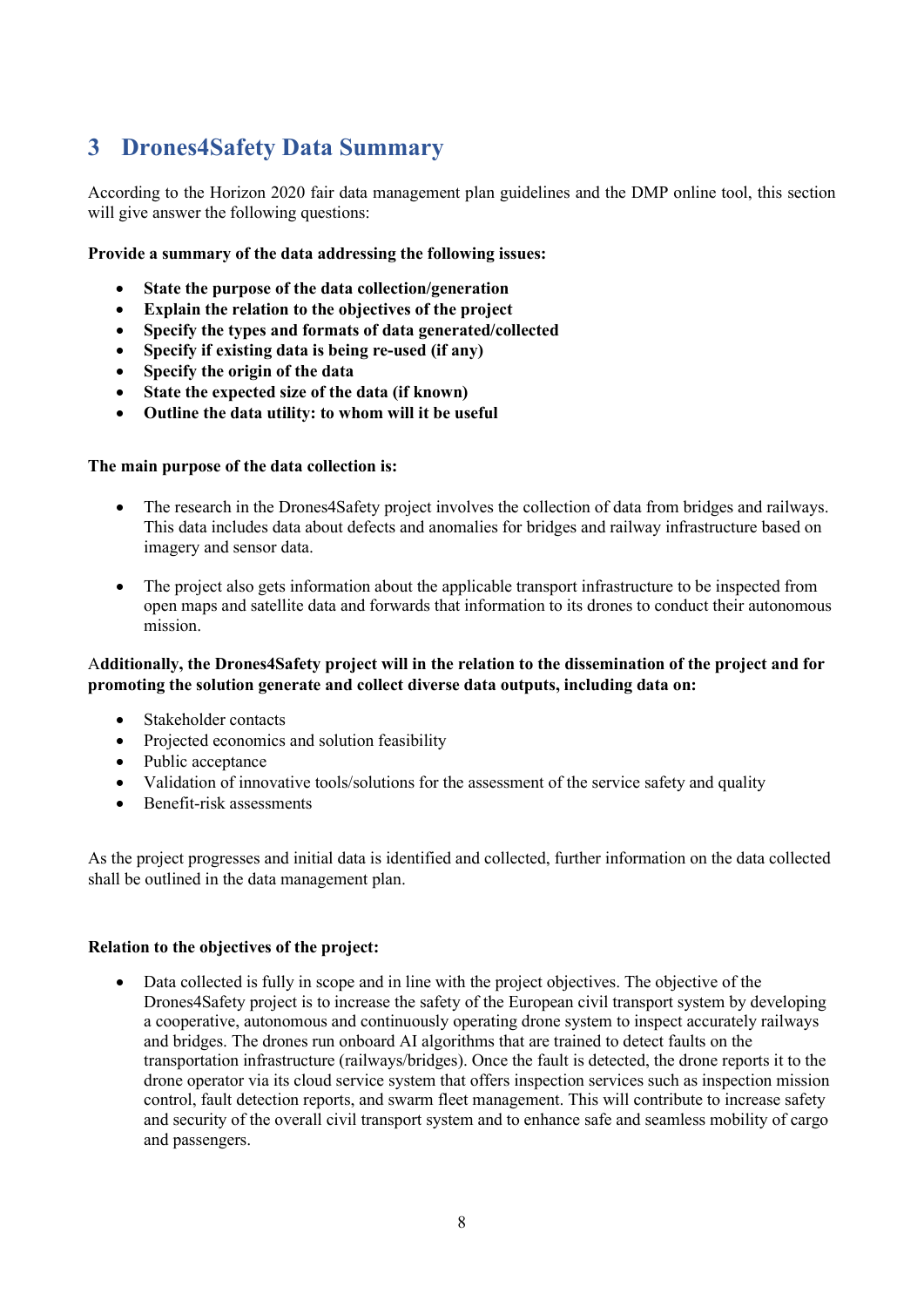#### **Specification for type, formats, re-use, origin of the data.**

The data collection and selection of most convenient format will be the responsibility of the relevant task leader and will be integrated in a database hosted on by the project.

- For **Mission control and Navigation** (WP6) is there are two types of data:
	- $\circ$  Open data and derived versions for autonomous navigation incl. map data in OSM XML format, no-fly zones in GeoJSON format, as well as weather data and satellite images from open data sources. These data will be processed into internal representations such as graphs of selected entities from map data etc. The tools for doing so will be made available as open source such that the data collection and processing can be replicated by anyone. The data itself will, thus, not be made available as it would only provide a redundant and soonto-be out-of-date snapshot of the open data. The data is expected to fill several hundred giga bytes.
	- o Inspection data in the form of telemetry data and images collected during test missions and stored in the backend until handed over to the data analysis and management in WP4. The telemetry data will consist of positions and flight information in the format provided by the MAVLink protocol. The images will be geo-tagged and likely be in JPG format. This data is expected to fill several giga bytes. This data will only be collected for internal testing and will not be made available (at least not as part of WP6).
- Data will also be collected in the framework of the **validation activities**:
	- $\circ$  These data will allow the organisation of the study as well as collecting feedback from the various study participants (e.g. pilots, engineers, observers).
	- o The data collection will be made in order to feed observation, reporting and analysis of the results. It is anticipated that qualitative data will be collected by all players participating in the validation activities, while quantitative data and associated metrics will be collected through the various technical components of the validation activities. Quantitative results will be used to support the project qualitative analysis considering their statistical relevance.
	- o It is not expected to re-use existing data.
	- o The data are collected through questionnaires of the participants to the experiments and various technical components of the validation activities.
- Concerning **bridges field application (WP4 and WP7)**, collected data will consist of pictures and movies used to create the digital twin of bridges and to identify structural damages and elements.
- **ARIC** will collect all sensor data which can be used for the positioning solution in Drones4Safety. This will mainly be the sensor data from GNSS, IMU, camera and Lidar. Furthermore, ARIC will store the map information which is used for the path planning.
- **Delair (Alteia)** will collect RGB and IR pictures for bridges and railways with the purpose of providing the required info for photogrammetry tools used to build the 3D model of assets and AI tools able to detect defects on assets.
	- o The types and formats of data generated/collected are; Tiff and Jpeg for RGB and Jpeg plus eventual radiometric formats for IR
	- o In relation to re-using existing data, some public datasets will be used for the purpose of training AI algorithms. For Bridges an example of public dataset is represented by the CODEBRIM public dataset available at link <https://doi.org/10.5281/zenodo.2620293>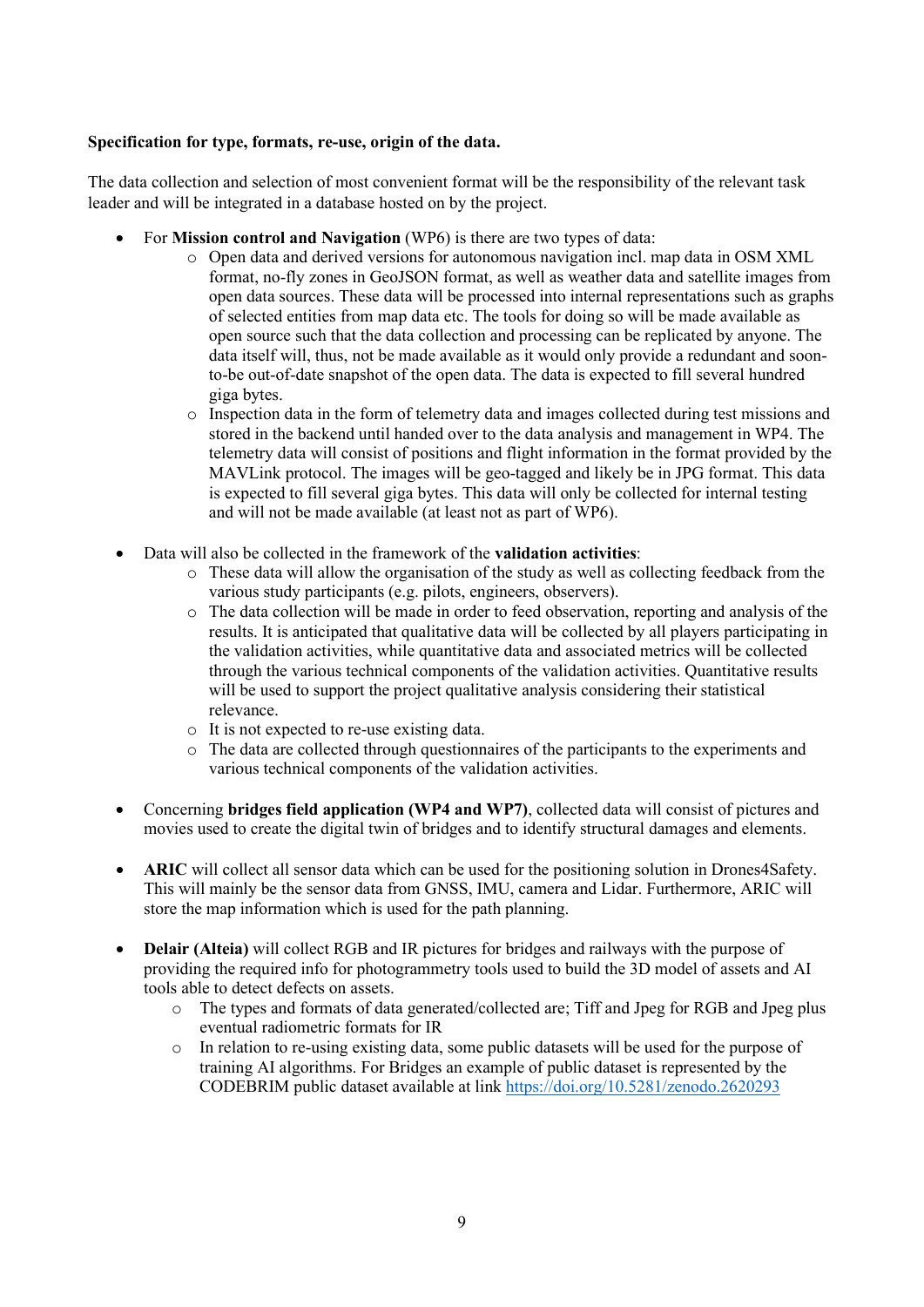#### **Size of the data.**

- The expected size of the data is difficult to estimate at this stage. The size estimate will be finalized later in the project when the project has progressed, and the first data is identified and collected.
	- ° On average to train properly AI on a specific detection of a defect we need between 500 to 1000 pictures
	- ° For photogrammetry applications the number of pictures is related to the size of the analyzed structure.
	- ° The data for Mission control and Navigation is expected to fill several hundred giga bytes.
	- ° Inspection data in the form of telemetry data and images collected during test missions is expected to fill several giga bytes.

#### **The data utility: to whom will it be useful**

The collected research and data will be useful for the partner organizations participating in the project and the scientific and the UAS Stakeholders community outside the project. This target audience can be further split into several stakeholders' segments:

- a. Railways, train, power lines and bridges provider, operators and safety experts interested in issues related to safety. They are potential users of the Drones4Safety system and have a key role in justifying its validity and utility for the safe infrastructure management.
- b. Drone operators, ICT industry, Large and SMEs specialized in AI, Cloud & Big Data; key innovators in safety, data management and software developers, interested in issues related to automated drone operations. This segment can include also drone engineers, designers, mechanics, drone technicians, pilots, robotic technicians, etc.
- c. Industries and industrial associations interested in acquiring a better overview on available experimental innovations.
- d. Academic and scientific community: developing research projects in the domains involved in the project (railways, power line, bridges, inspection, energy harvesting, automated drone operations, robotic or satellite navigation, AI, IaaS, Big Data). This segment can include universities, scientific organizations, students, research establishments, professors, etc. Sharing knowledge with scientific community supports the research and fosters future work programmes.
- e. Other EC projects and Coordination and Support Actions (CSAs), as well as large national and international initiatives working in similar areas where synergies can be found. Activities with JArus and EUROCAE, Shift2Rail, SESAR and H2020 projects are some examples. To this target the Drones4Safety achievements could give a better and more efficient contribution.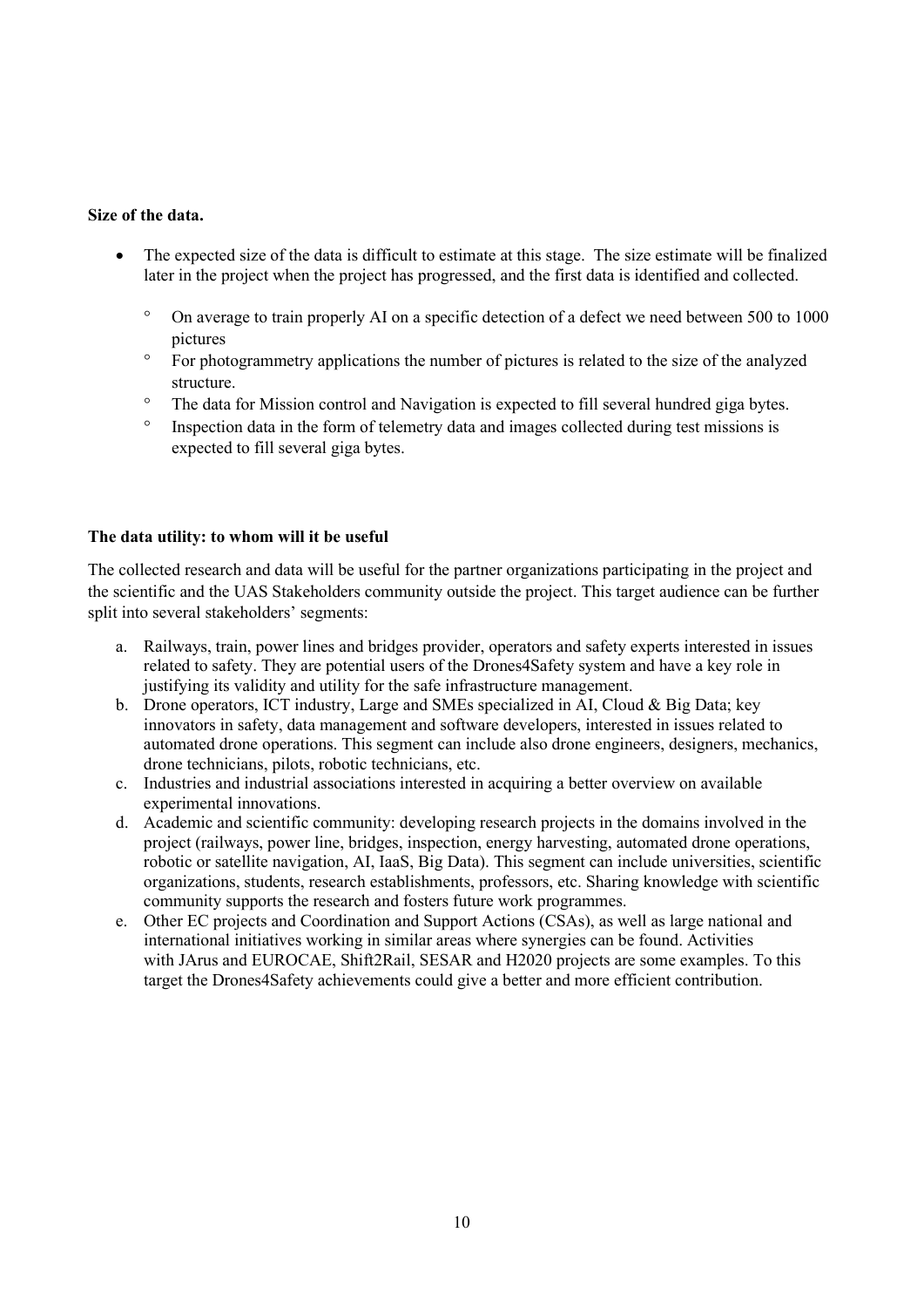### <span id="page-10-0"></span>**4 Fair Data in the Drones4Safety project**

This section is providing a description for how the project and the project partners are making research data **findable, accessible, interoperable** and **re-usable** (FAIR).

### <span id="page-10-1"></span>**4.1 Making data findable, including provisions for metadata**

According to the Horizon 2020 fair data management plan guidelines and the DMP online tool, this section will give answer the following questions:

- **Outline the discoverability of data (metadata provision).**
- **Outline the identifiability of data and refer to standard identification mechanism. Do you make use of persistent and unique identifiers such as Digital Object Identifiers?**
- **Outline naming conventions used.**
- **Outline the approach towards search keyword.**
- **Outline the approach for clear versioning.**
- **Specify standards for metadata creation (if any). If there are no standards in your discipline describe what metadata will be created and how**.

The Drones4Safety consortium should work to ensure that its data will be findable, accessible, interoperable and reusable, according to the points below:

It is expected to deposit the generated and collected data in an open online research data repository. Any chosen online repository needs to facilitate identification of data and refer to standard identification mechanisms, which should be outlined ensuring that research outputs and datasets are cross-referencing each other.

All the data sets will be stored in each of the participant entities databases or in the internal project data and document repository. Microsoft Teams/SharePoint is used for project documentation and Gitlab for technical documentation and code. In addition, those categorized as open will be publicly shared through the project website and ZENODO (https://zenodo.org/).

The details for naming conventions used, approach towards search keywords, clear versioning and standards for metadata creation are under construction and will be added in the next version of the data management plan.

### <span id="page-10-2"></span>**4.2 Making data openly accessible**

According to the Horizon 2020 fair data management plan guidelines and the DMP online tool, this section will give answer the following questions:

- **Specify which data will be made openly available. If some data is kept closed provide rationale for doing so.**
- **Specify how the data will be made available.**
- **Specify what methods or software tools are needed to access the data? Is documentation about the software needed to access the data included? Is it possible to include the relevant software (e.g. in open source code)?**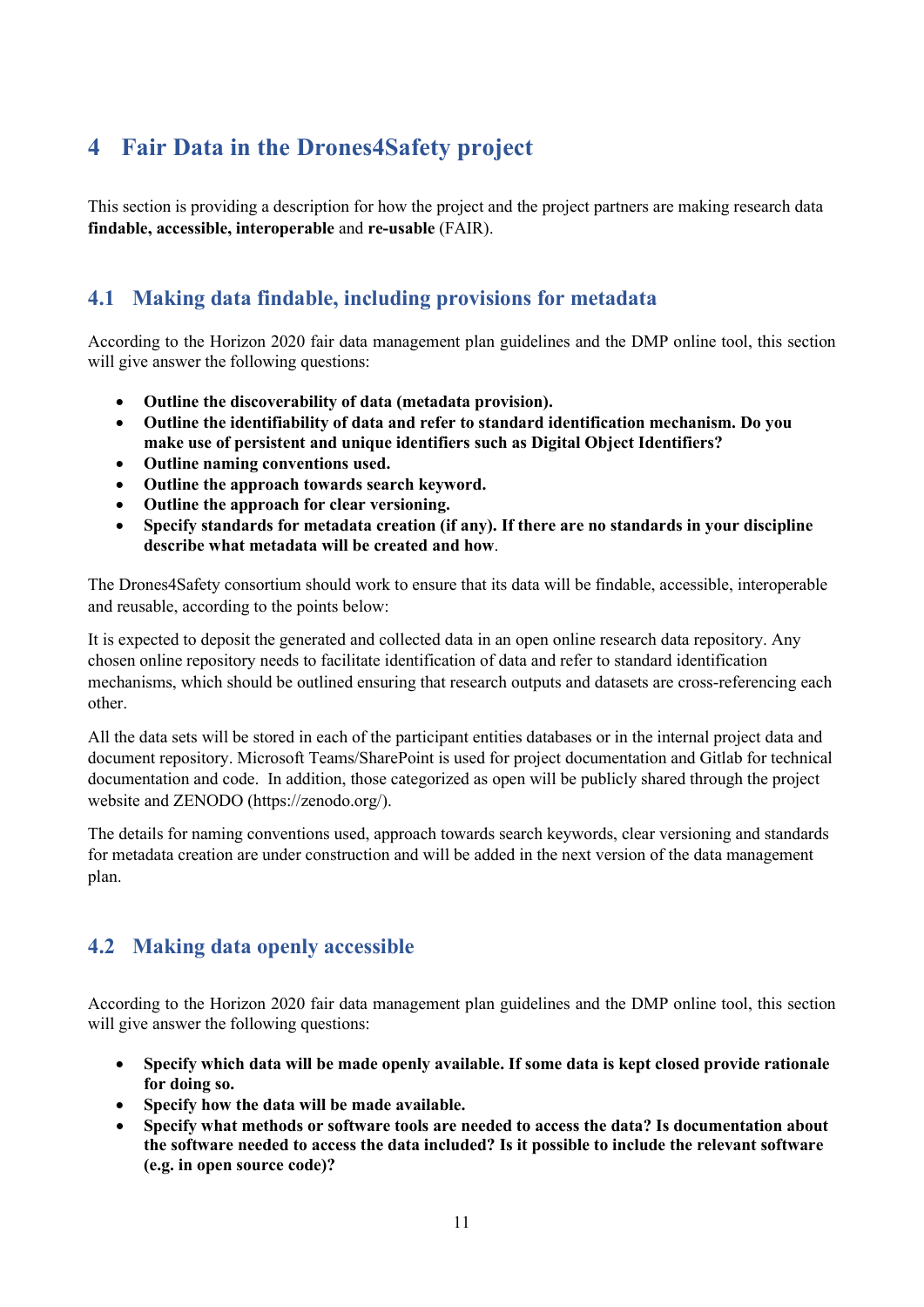- **Specify where the data and associated metadata, documentation and code are deposited.**
- **Specify how access will be provided in case there are any restrictions.**

In order to maximise the impact of D4S data, the project will facilitate sharing of results and deliverables within and beyond the consortium. Selected data and results will be shared with the scientific community and other stakeholders through publications in scientific journals and presentations at conferences, as well as through open access data repositories.

The Drones4Safety project data is first stored and organized in a database by the data owners and on the project database. All data are made available for verification and re-use, unless the task leader can justify why data cannot be made openly accessible.

The openly available data will be accessible by:

- D4S project web site [\(https://drones4safety.eu/\)](https://drones4safety.eu/)
- ZENODO [\(https://zenodo.org/communities/drones4safety\)](https://zenodo.org/communities/drones4safety)
- Open access journals

All the relevant research data in the Drones4Safety project will be made available through Zenodo (www.zenodo.org). This repository has been funded by the European Union with the specific objective of storing the research data that will be generated by Framework 7 and Horizon 2020 research projects.

Using this repository has a number of advantages over the self-hosting or use of an institutional repository.

- It provides a more visible and more centralised location for accessing research data, covering a number of EU projects and other sources of research data, rather than a single project and institution. This improves dissemination of the data.
- Data in the repository can be accessed free of charge. A large number of standard licences are supported.
- Data in the repository can easily be searched, mined and otherwise exploited.
- The portal automatically generates a DOI and metadata for each dataset that is submitted. The DOI provides a location-independent reference point that is intended to ensure long-term accessibility of the data. This can be referred to directly from research publications.
- The portal automatically links data to funded EU projects.
- Because it is dedicated to this purpose, the repository provides a longterm storage solution, ensuring the longevity and relevance of the research data. In particular, the data that is generated is guaranteed to be stored and curated long after the project has finished. Without continual intervention, this would difficult to achieve using local and/or institutional repositories.

The metadata that is recorded for each dataset will include the date of submission, the owner of the data, a description of the data content, and a link to the D4S project. Publications from D4S will use Zenodo DOI references to link to relevant datasets, where possible. Any local storage of data will be according to the GDPR guidelines of the respective local entities.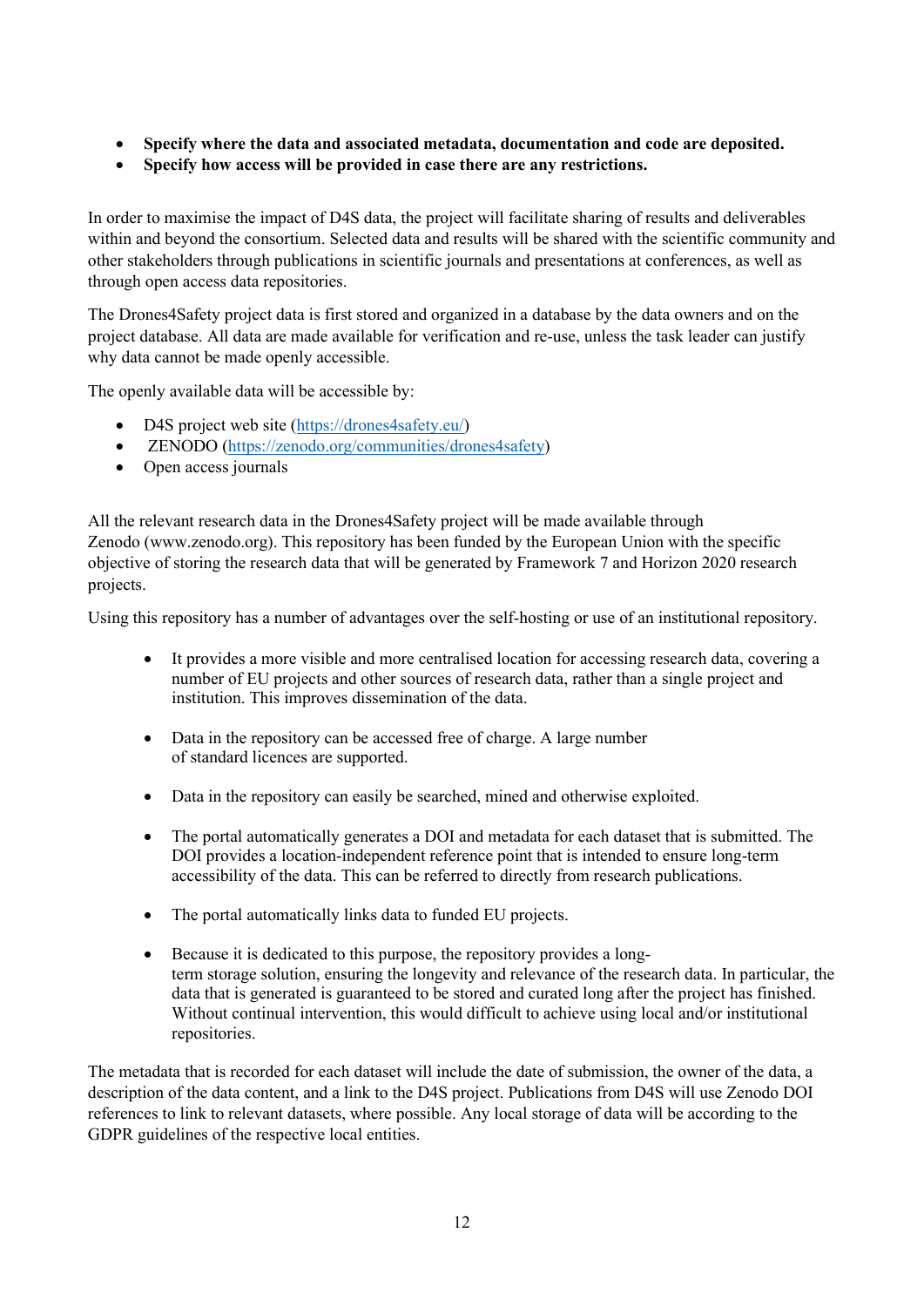The project coordinator (SDU) will be responsible for continuous evaluation of D4S procedures for data collection, production of metadata, quality of data, as well as policies for storage, backup, archiving, and sharing of data. It should always be ensured that published data are allowed by the owner.

### <span id="page-12-0"></span>**4.3 Making data interoperable**

According to the Horizon 2020 fair data management plan guidelines and the DMP online tool, this section will give answer the following questions:

- **Assess the interoperability of your data. Specify what data and metadata vocabularies, standards or methodologies you will follow to facilitate interoperability.**
- **Specify whether you will be using standard vocabulary for all data types present in your data set, to allow inter-disciplinary interoperability. If not, will you provide mapping to more commonly used ontologies?**

Partners will observe OpenAIRE guidelines for online interoperability. These guidelines can be found at: [https://guidelines.openaire.eu/en/latest/.](https://guidelines.openaire.eu/en/latest/)

As the project progresses and data is identified and collected, further information on making data interoperable shall be outlined in the DMP. In specific, information on data and metadata vocabularies, standards or methodology to follow to facilitate interoperability and whether the project uses standard vocabulary for all data types present to allow interdisciplinary interoperability.

### <span id="page-12-1"></span>**4.4 Increase data re-use (through clarifying licences)**

According to the Horizon 2020 fair data management plan guidelines and the DMP online tool, this section will give answer the following questions:

- **Specify how the data will be licensed to permit the widest reuse possible.**
- **Specify when the data will be made available for re-use. If applicable, specify why and for what period a data embargo is needed.**
- **Specify whether the data produced and/or used in the project is usable by third parties, in particular after the end of the project? If the re-use of some data is restricted, explain why.**
- **Describe data quality assurance processes.**
- **Specify the length of time for which the data will remain re-usable.**

The Drones4Safety project is expected to produce a substantial volume of novel data and knowledge through experimental activities that will be presented to the scientific community, industry, policy-makers and society at large through a carefully designed portfolio of dissemination actions. Datasets uploaded in the project repository will be freely accessible. Potential users are expected to adhere with the Drones4Safety Terms of Use and will be subject to scrutiny by the Drones4Safety team.

As the project progresses and data is identified and collected, further information on increasing data re-use will be outlined in the DMP.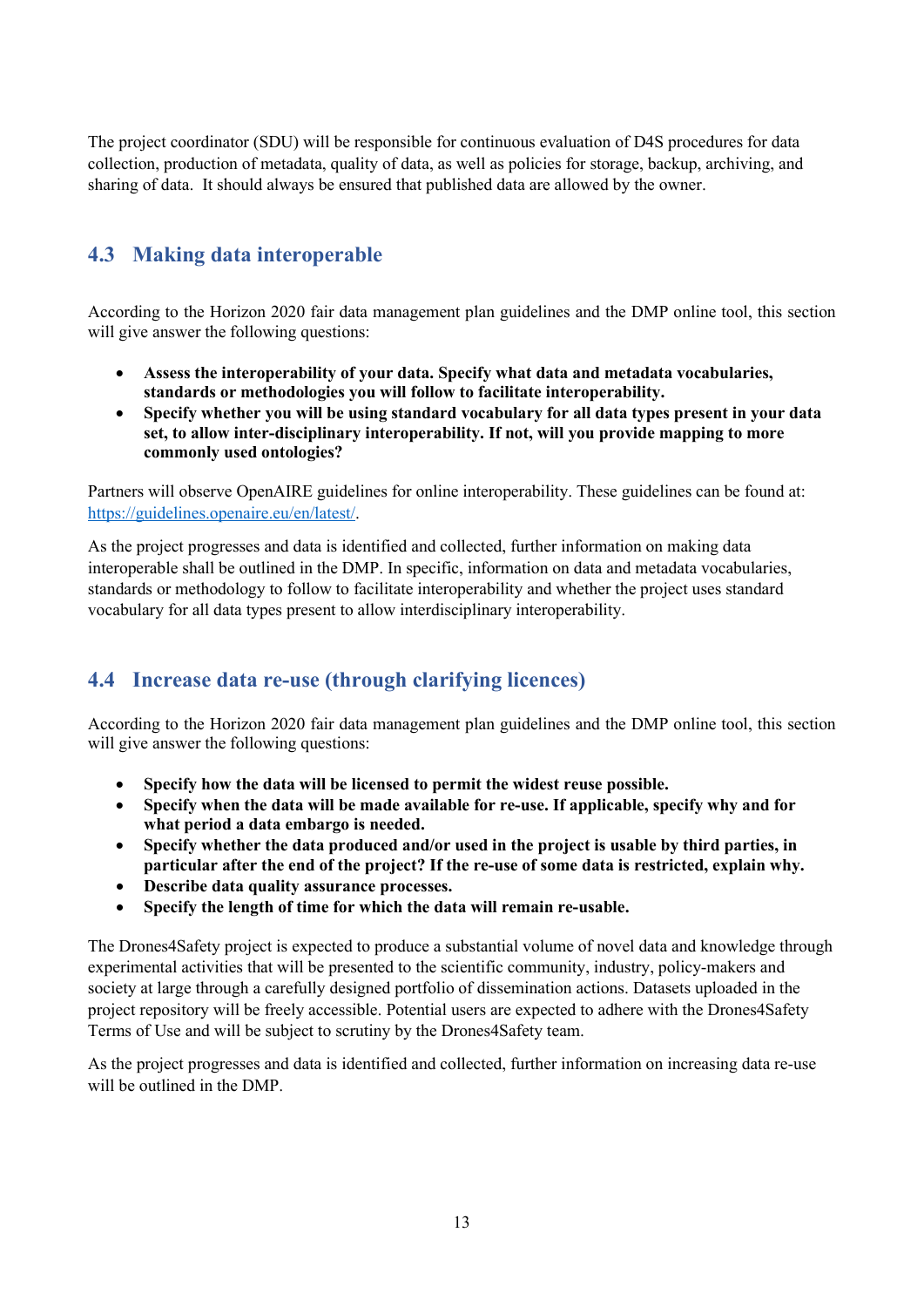### <span id="page-13-0"></span>**5 Allocation of Resources**

Explain the allocation of resources, addressing the following issues:

- **Estimate the costs for making your data FAIR. Describe how you intend to cover these costs**
- **Clearly identify responsibilities for data management in your project**
- **Describe costs and potential value of long term preservation**

Data management in the Drones4Safety project will be done as part of the WP1 and SDU, as project coordinator, will be responsible for data management. SDU has allocated a part of the overall WP1 budget and person months to these activities. Costs related to open access to research data are eligible as part of the Horizon 2020 grant. Resources for long term preservation, associated costs and potential value, as well as how data will be kept beyond the project and how long, will be discussed by the whole consortium during the annual project meetings.

Costs cannot be claimed retrospectively. Project beneficiaries will be responsible for applying for reimbursement for costs related to making data accessible to others beyond the consortium.

### <span id="page-13-1"></span>**6 Data Security**

According to the Horizon 2020 fair data management plan guidelines and the DMP online tool, this section will give answer the following questions:

#### • **Address data recovery as well as secure storage and transfer of sensitive data.**

For the duration of the project, datasets will be stored on the responsible partner's storage system. Every partner is responsible to ensure that the data are stored safely and securely and in full compliance with European Union data protection laws. After the completion of the project, all the responsibilities concerning data recovery and secure storage will go to the repository storing the dataset.

The research data in the Drones4Safety project will be made available through Zenodo also after the project end. (www.zenodo.org).

All research data underpinning publications will be made available for verification and re-use unless there are justified reasons for keeping specific datasets confidential. The main elements when considering confidentiality of datasets are:

- Protection of intellectual property regarding new processes, products and technologies where the data could be used to derive sensitive information that would impact the competitive advantage of the consortium or its members,
- Commercial agreements as part of the procurements of components or materials that might foresee the confidentiality of data
- Personal data that might have been collected in the project where sharing them is not allowed by the national and European legislation. As it is not a purpose for the project to collec personal data, this unintended content will either be blurred or permanently removed.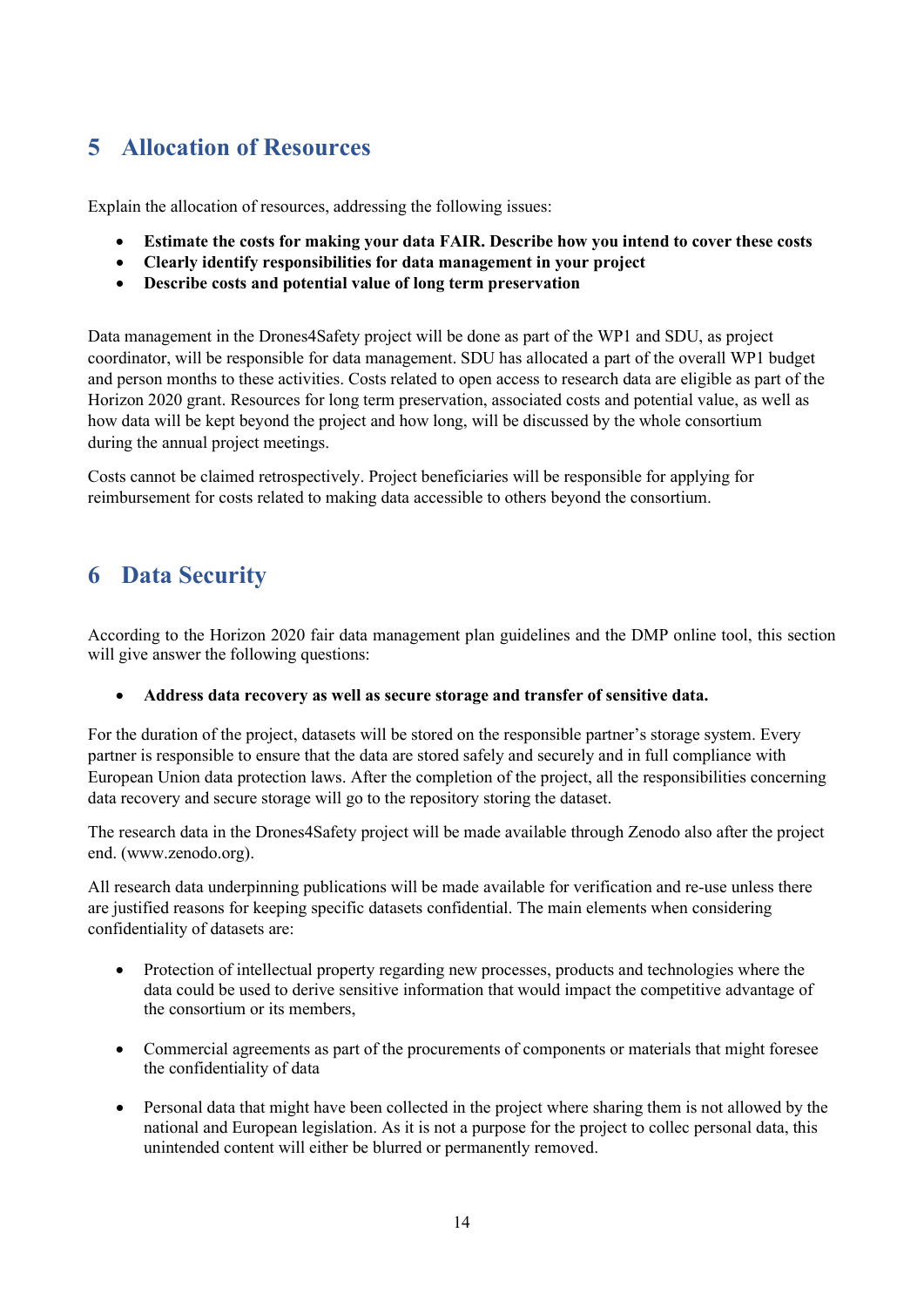## <span id="page-14-0"></span>**7 Ethical Aspects**

According to the Horizon 2020 fair data management plan guidelines and the DMP online tool, this section will give answer the following questions:

• **To be covered in the context of the ethics review, ethics section of DoA and ethics deliverables. Include references and related technical aspects if not covered by the former.**

As also stated in the deliverable D9.1, POPD Requirement No. 1, the research in the Drones4Safety project involves the collection of data from bridges and railways and does not involve tracking, profiling, or any other activity that may infringe the privacy of third persons. No human subjects will be involved in the Drones4Energy research, and the project will not intentionally collect any personal data. In order to limit the amount of unintended content in the drones' recordings, the filming will occur in times when there is a minimum number of persons in the bridges/railways.

The Drones4Safety project will be handling all drone recordings as if they contain personal data until they are screened for unintended content. In that case:

a) the unintended content will either be blurred or the frames will be permanently removed from the recordings. For example: if inspection images should show persons, license plates or similar objects, these areas will be grayed out. We are aiming to automate this process by using state-of-the-art object detection in the form of YoloV4 models.

b) the drones and their recordings will be handled by a limited number of persons,

c) the data will be transferred from the drone to secure storage as soon as possible and deleted from the drone and the drones will be kept in a safe location that locks.

The Drones4Safety project has not entered any ethics issues in the ethical issue table in the administrative proposal forms but will continuously monitor if ethics issues arise – especially concerning drone regulations that are prone to on-going developments in the EU and the individual Member States.

The Coordinator, SDU has a Research Ethics Committee as well as an appointed Data Protection Officer that will be consulted for advice if issues arise.

All partners will assure that the EU standards regarding ethics and data management are fulfilled. D4S partners must comply with the ethical principles and confidentiality.